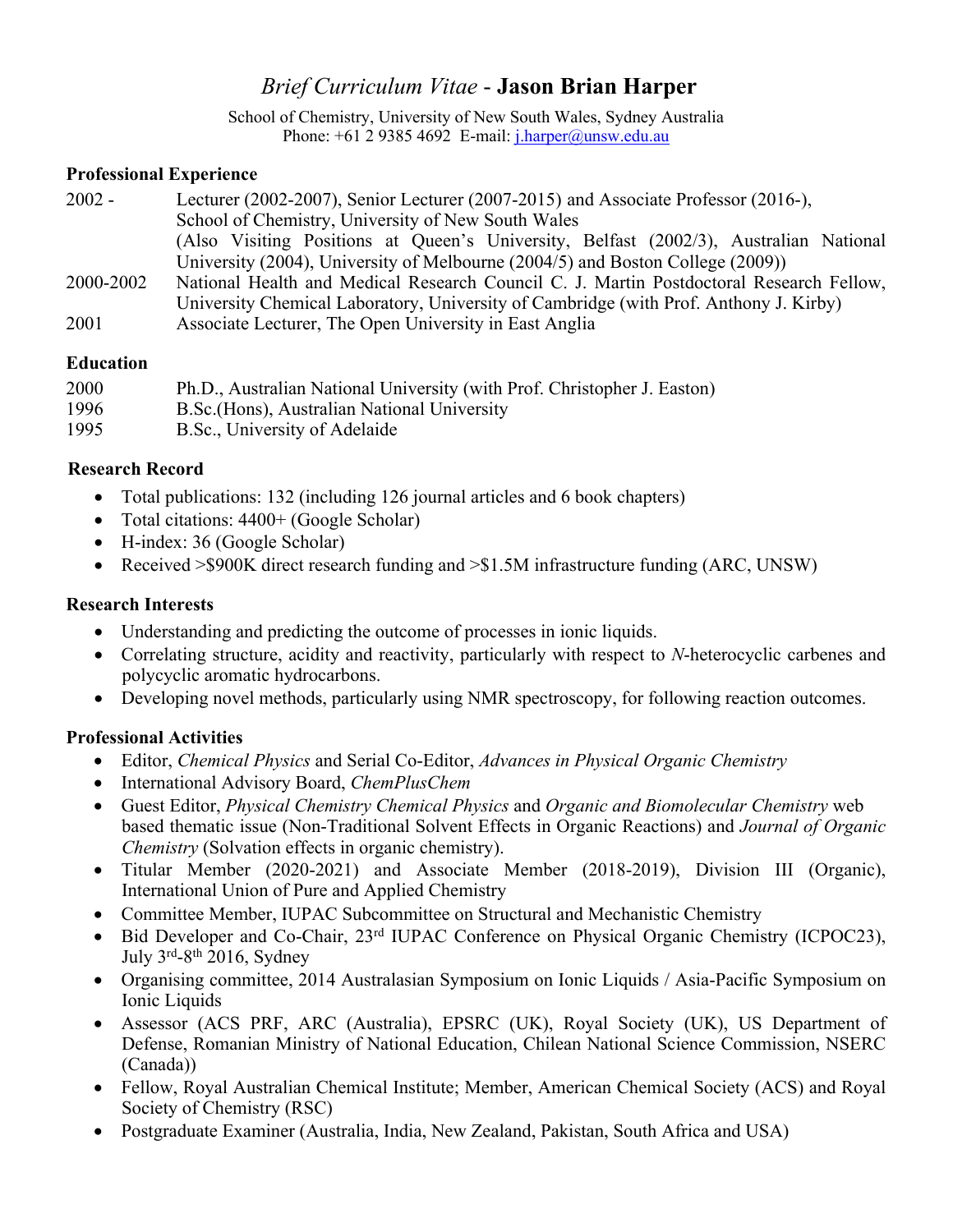#### **Publications (2017-, most recent first, remainder available on request)** *Journal Articles*

- 126) Barnett, C.\*; Cole, M. L.; Harper, J. B.\*: "Correlating electronic properties of *N*-heterocyclic carbenes with structure, and the implications of using different probes", *ChemistrySelect,* accepted December 13<sup>th</sup> 2021.
- 125) Coney, M. D.; Morris, D. C.; Gilbert, A.; Prescott, S. W.; Haines, R. S.; Harper, J. B.\*: "Effects of ionic liquids on the nucleofugality of chloride", *Journal of Organic Chemistry*, accepted October 25<sup>th</sup> 2021. doi: 10.1021/acs.joc.1c02043.
- 124) Wang, J. E.; Gilbert, A.; Harper, J. B.\*; Kim, D. J.: "Understanding the failure mechanism of rechargeable aluminum batteries: Metal anode perspective through X-ray tomography", *Advanced Energy and Sustainability Research, accepted October 15<sup>th</sup> 2021. doi: 10.1002/aesr.202100164.*
- 123) Munavirov, B.; Black, J. J.; Shah, F. U.; Leckner, J.: Rutland, M. W.\*; Harper, J. B.\*; Glavatskih, S.\*: "The effect of anion architecture on the lubrication chemistry of phosphonium orthoborate ionic liquids", *Scientific Reports*, **2021**, *11*, 24021. doi: 10.1038/s41598-021-02763-5.
- 122) Barnett, C.\*; Cole, M. L.; Harper, J. B.\*: "Steric properties of *N*-heterocyclic carbenes affect the performance of electronic probes", *European Journal of Inorganic Chemistry*, **2021**, *47*, 4954-4958. doi: 10.1002/ejic.202100796.
- 121) Chen, J.; Kato, J.; Harper, J. B.; Shao, Y.; Ho, J.\*: "On the Accuracy of QM/MM Models. A Systematic Study of Intramolecular Proton Transfer Reactions of Amino Acids in Water" *Journal of Physical Chemistry B*, **2021**, *125*, 9304-9316. doi: 10.1021/acs.jpcb.1c04876.
- 120) Barnett, C.\*; Cole, M. L.; Harper, J. B.\*: "A dual NMR probe approach to understanding the electronic properties of *N*-heterocyclic carbenes", *Chemistry – Methods*, **2021**, *1*, 374-381. doi: 10.1002/cmtd.202100043.
- 119) Rohlmann, P.; Watanabe, S.; Shimpi, M.; Leckner, J.; Rutland, M. W.; Harper, J. B.; Glavatskih, S.\*: "Boundary lubricity of phosphonium bisoxalatoborate ionic liquids", *Tribology International*, **2021**, *161*, 107075. doi: 10.1016/j.triboint.2021.107075.
- 118) Gilbert, A.; Haines, R. S.; Harper, J. B.\*: "The effects of using an ionic liquid as a solvent for a reaction that proceeds through a phenonium ion", *Journal of Physical Organic Chemistry*, **2021**, *34*, e4217. **[COVER ARTICLE]** doi: 10.1002/poc.4217.
- 117) Morris, D. C.; Prescott, S. W.\*; Harper, J. B.\*: "Rapid relaxation NMR measurements to predict rate coefficients in ionic liquid mixtures. An examination of reaction outcome changes in a homologous series of ionic liquids", *Physical Chemistry Chemical Physics*, **2021**, *23*, 9878-9888. doi: 10.1039/d0cp06966f.
- 116) Greaves, T. L.\*; Schaffarczyk McHale, K. S.; Burkart-Radke, R. F.; Harper, J. B.\*; Le, T.\*: "Machine learning approaches to understand and predict rate constants for organic processes in mixtures containing ionic liquids", *Physical Chemistry Chemical Physics*, **2021**, *23*, 2742-2752. doi: 10.1039/d0cp04227g.
- 115) Sandler, I.; Harper, J. B.; Ho, J.\*: "Explanation of Substituent Effects on Enolization of  $\beta$ -Diketones and b-Ketoesters", *Journal of Chemical Education*, **2021***, 98*, 1043-1048. doi: 10.1021/acs.jchemed.0c01076.
- 114) Schindl, A.; Hawker, R. R.; Schaffarczyk McHale, K. S.; Liu, K. T.-C.; Morris, D. C.; Hsieh, A. Y.; Gilbert, A.; Prescott, S. W.; Haines, R. S.; Croft, A. K.\*; Harper, J. B.\*; Jäger, C. M.\*: "Controlling the outcome of  $S_N2$  reactions in ionic liquids: From rational data set design to predictive linear regression models", *Physical Chemistry Chemical Physics*, **2020**, *22*, 23009-23018. [SELECTED AS A HOT ARTICLE] doi: 10.1039/d0cp04224b.
- 113) Liu, K. T.-C; Haines, R. S.; Harper, J. B.\*: "The effect of bisimidazolium based ionic liquids on a bimolecular substitution process. Are two head(group)s better than one?", *Organic and Biomolecular Chemistry*, **2020**, *18*, 7388-7395. doi: 10.1039/d0ob01500h.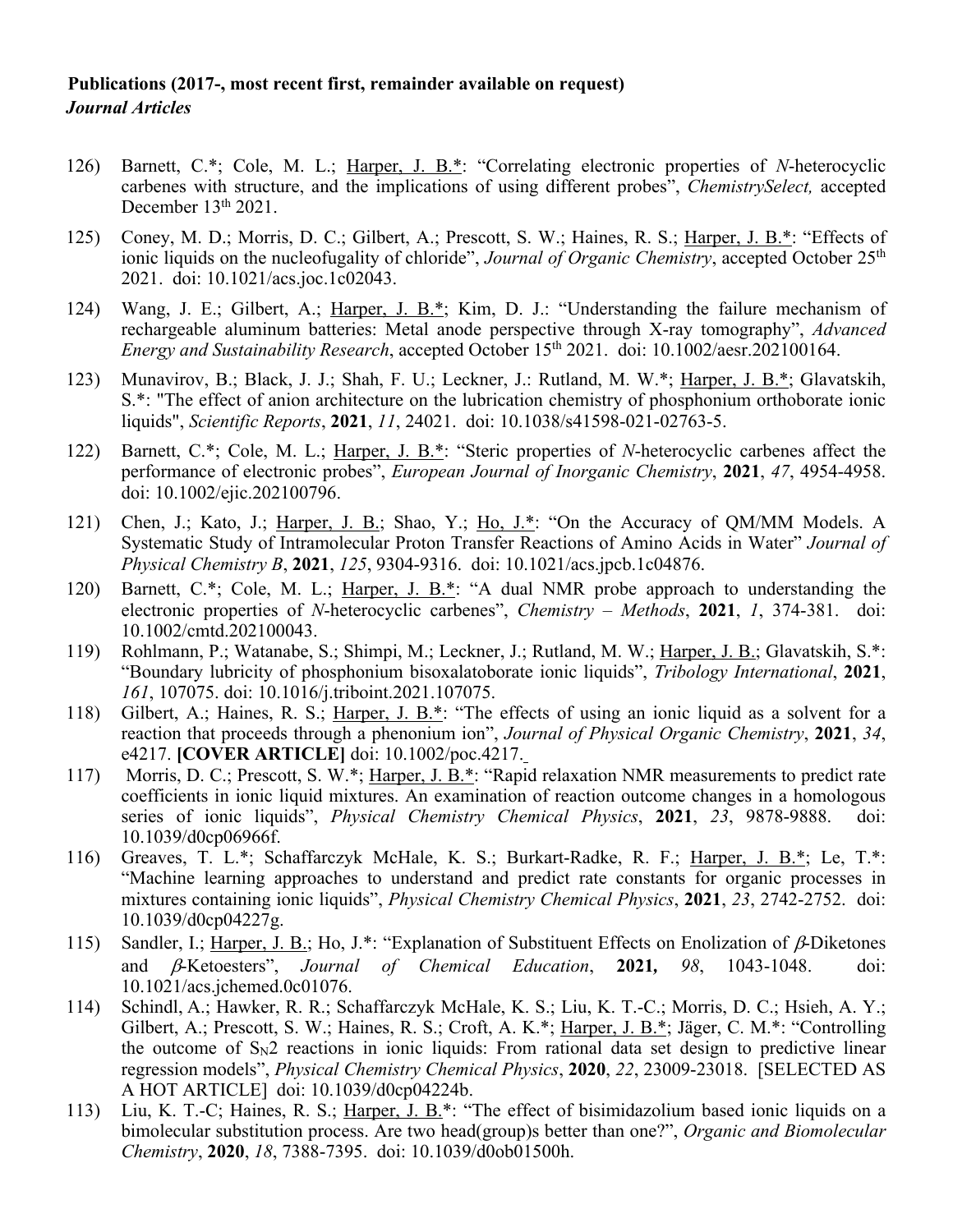- 112) Gilbert, A.; Haines, R. S.; Harper, J. B.\*: "Controlling the reactions of 1-bromogalactose acetate in methanol using ionic liquids as co-solvents", *Organic and Biomolecular Chemistry*, **2020**, *18*, 5442- 5452. doi: 10.1039/d0ob01198c.
- 111) Konstandaras, N.; Dunn, M. H.; Luis, E. T..; Cole, M. L.; Harper, J. B.\*: "The p*K*<sup>a</sup> vales of *N*-aryl imidazolinium salts, their higher homologues, and formamidinium salts in dimethyl sulfoxide", *Organic and Biomolecular Chemistry*, **2020**, *18*, 1910-1917. doi: 10.1039/d0ob00036a.
- 110) Mallo, N.; Tron, A.; Andréasson, J.; Harper, J. B.; Jacob, L. S. D.; McClenaghan, N. D.; Jonusauskas, G.; Beves, J. E.\*: "Hydrogen-bonding donor-acceptor Stenhouse adducts", *ChemPhotoChem*, **2020**, *4*, 407-412. doi: 10.1002/cptc.201900295.
- 109) Blake, S. A. P.\*; Palmer, J. G.; Björklund, J.; Harper, J. B.; Tierney, C. S. M.: "Palaeoclimate potential of New Zealand *Manoao colensoi* (silver pine) tree rings using Blue-Intensity", *Dendrochronologia*, **2020**, *60*, Article 125644. doi: 10.1016/j.dendro.2020.125664.
- 108) Konstandaras, N.; Dunn, M. H.; Guerry, M. S.; Barnett, C. D.; Cole, M. L.; Harper, J. B.\*: "The impact of cation structure upon the acidity of triazolium salts in dimethyl sulfoxide", *Organic and Biomolecular Chemistry*, **2020**, *18*, 66-75. doi: 10.1039/c9ob02258a.
- 107) Zheng, X.; Harper, J. B.; Hope, G.; Mooney, S. D.\*: "A new preparation method for testate amoebae in minerogenic sediments", *Mires and Peat*, **2019**, *24*, Article 30. doi: 10.19189/MaP.2018.OMB.380.
- 106) Gilbert, A.; Bucher, G.; Haines, R. S.; Harper, J. B.\*: "Correlating ionic liquid solvent effects with solvent parameters for a reaction that proceeds through a xanthylium intermediate", *Organic and Biomolecular Chemistry*, **2019**, *17*, 9336-9342. doi: 10.1039/C9OB01807G.
- 105) Schaffarczyk McHale, K. S.; Wong, M. J.; Evans, A. K.; Gilbert, A.; Haines, R. S.; Harper, J. B.\*: "Understanding the effects of solvate ionic liquids as solvents on substitution processes", *Organic and Biomolecular Chemistry*, **2019**, *17*, 9243-9250. doi: 10.1039/c9ob01753d.
- 104) Schaffarczyk McHale, K. S.; Haines, R. S.; Harper, J. B.<sup>\*</sup>: "Investigating variation of the pnicogen nucleophilic heteroatom on ionic liquid solvent effects in bimolecular nucleophilic substitution processes", *ChemPlusChem*, **2019**, *84*, 534-539. doi: 10.1002/cplu.201900188.
- 103) Schaffarczyk McHale, K. S.; Haines, R. S.; Harper, J. B.\*: "Understanding the dependence of ionic liquid solvent effects on the nucleophilic heteroatom in  $S<sub>N</sub>Ar$  reactions. Highlighting the potential for control of selectivity", *ChemPlusChem*, **2019**, *84*, 465-473. doi: 10.1002/cplu.201900173.
- 102) Gilbert, A.; Haines, R. S.; Harper, J. B.\*: "Understanding the effects of ionic liquids on a unimolecular substitution process: correlating solvent parameters with reaction outcome", *Organic and Biomolecular Chemistry*, **2019**, *17*, 675-682. doi:10.1039/c8ob02460j.
- 101) Clarke, C. J.\*; Maxwell-Hogg, S.; Smith, E. F.; Hawker, R. R.; Harper, J. B.; Licence, P.\*: "Resolving X-Ray Photoelectron Spectra of Ionic Liquids with Difference Spectroscopy", *Physical Chemistry Chemical Physics*, **2019**, *21*, 114-123. doi:10.1039/c8cp06701e.
- 100) Butler, B. J.; Harper, J. B.\*: "The effect of the structure of the anion of an ionic liquid on the rate of reaction at a phosphorus centre", *Journal of Physical Organic Chemistry*, **2019**, *32*, e3819. doi:10.1002/poc.3819.
- 99) Schaffarczyk McHale, K. S.; Haines, R. S.; Harper, J. B.\*: "Ionic liquids as solvents for  $S_N 2$ processes. Demonstration of the complex interplay of interactions resulting in the observed solvent effects", *ChemPlusChem*, **2018**, *83*, 1162-1168. doi:10.1002/cplu.201800510.
- 98) Keaveney, S. T.\*; Harper, J. B.\*; Croft, A. K.\*: "Ion reagent interactions contributing to ionic liquid solvent effects on a condensation reaction", *ChemPhysChem*, **2018**, *19*, 3279-3287. doi:10.1002/cphc.201800695.
- 97) Hawker, R. R.; Harper, J. B.\*: "Organic reaction outcomes in ionic liquids", *Advances in Physical Organic Chemistry*, **2018**, *52*, 49-85. doi:10.1016/bs.apoc.2018.09.001.
- 96) Mallo, N.; Foley, E. D.; Iranmesh, H.; Kennedy, A. W. D.; Luis, E., Ho, J., Harper, J. B.; Beves, J. E.\*: "Structure-Function Relationships of Donor-Acceptor Stenhouse Adduct Photochromic Switches", *Chemical Science*, **2018**, *9*, 8242-8252. doi:10.1039/c8sc03218a.
- 95) Black, J. J.; Dolan, A.; Harper, J. B.; Aldous, L.\*: "Kamlet-Taft solvent parameters, NMR spectroscopic analysis and thermoelectrochemistry of lithium–glyme solvate ionic liquids and their